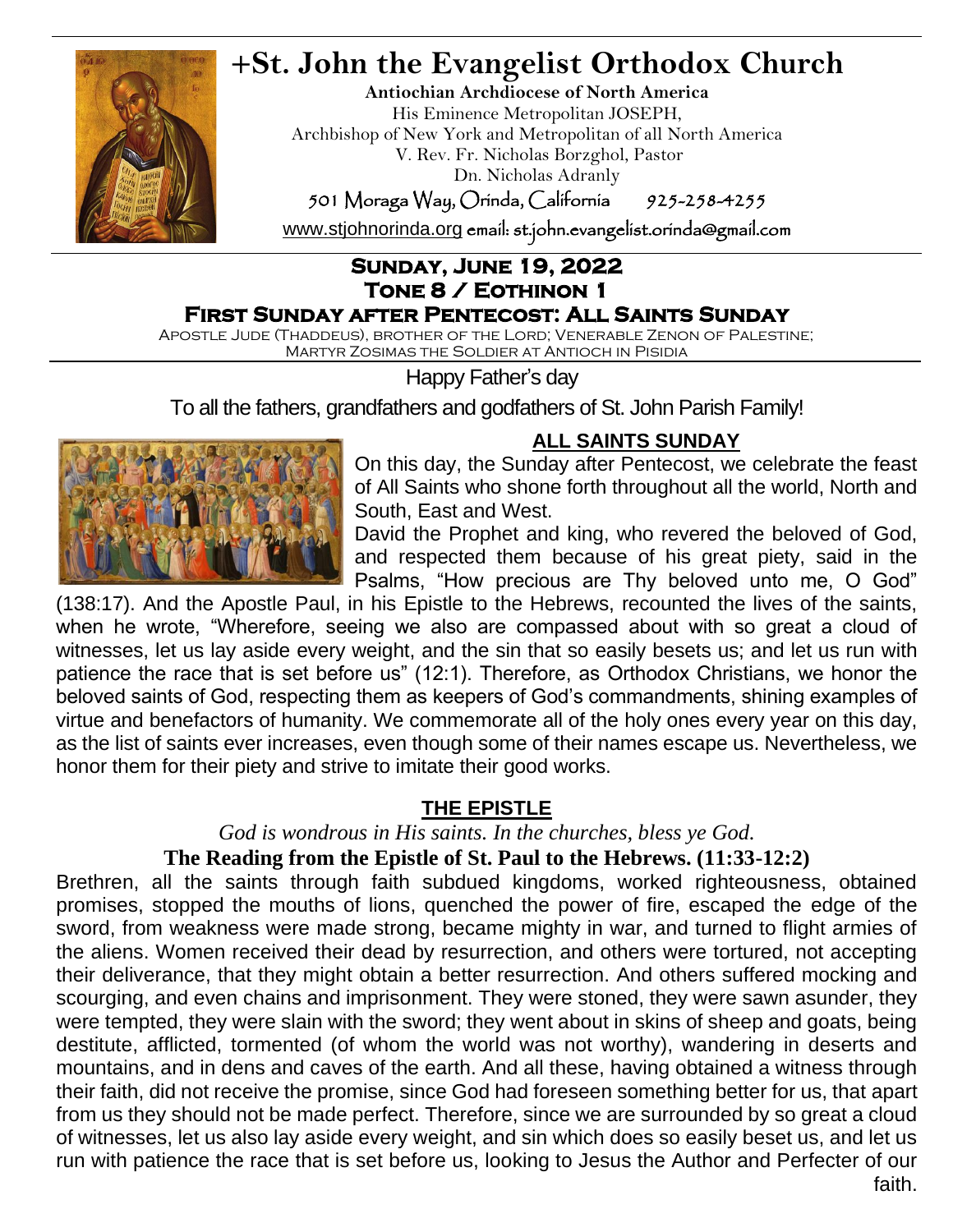#### يسيه، ِ د ِ في <sup>ق</sup> َ هللاُو ٌُب <sup>ه</sup> َجي ع

## في المَجامِعِ باركِوا الله.

فَصْلٌ مِنْ رِسالَةِ القِدّيسِ بولُسَ الرَّسولِ إلى العِبْرانِيين. **ْ**

دِّيسينَ، بِالإِيمانِ قَهَروا المَمالِكَ، وَعَمِلُوا البِرَّ ، وَنالوا المَواعِدَ، وَسَدّوا أَفواهَ الأُسُوه َ <u>ء</u> َ َ ا<br>ا  $\epsilon$ .<br>ا يا إخْوَة، إنَّ القِدِّيسينَ، بِالإِيمانِ قَهَروا المَمالِكَ، وَعَمِلُوا البِرَّ ، وَنالوا المَواعِدَ، وَسَدّوا أَفواهَ الأَسُود. وَأَطفَأوا دِّ السَّيفِ، وَتَقَوَّوا مِن ضُعفٍ، وَصاروا أَشِدّاءَ في الحَربِ، وَكَسَروا مُعَسكَرا <u>َ</u> َ حِدَّةَ النّارِ وَنَجَوا مِن حَدِّ السَّيفِ، وَتَقَوَّوا مِن ضُعفٍ، وَصـاروا أَشِدّاءَ في الحَربِ، وَكَسَروا مُعَسكَراتِ َ ֺ֧<sup>֚</sup> َ الأَجانِب. وَأَخَذَت نِساءٌ أَمواتَهُنَّ بِالقِيامَةِ، وَعُذِّبَ آخَرُونَ بِتَوتيرِ الأَعْضاءِ والضَّربِ، وَلَمْ يَقْبَلُوا بِالنَّجاةِ ْ .<br>-**:** َ َ لِيَحْصَلُوا عَلى قِيامَةٍ أَفضَل. وَآخَرُونَ ذاقوا الْهُزْءَ والْجَلاَ والْقُيودَ أَيضًا والسِّجنَ. وَرُجِموا وَنُشِروا وامتُحِنوا َ ֺ֧<sup>ׅ</sup> َ .<br>ا َ ا<br>ا وَماتوا بِحَدِّ السَّيفِ، وَسَاحوا في جُلودِ غَذَمٍ وَمَعَزٍ وَهُم مُعْوَزونَ مُضَايَقونَ مَجْهودون. وَلَم يَكُنِ العالَمُ مُستحِقًّا **ٔ** َ ْ َ َ ً<br>ً َ ا<br>ا َ َ د َ ح ْ لَهُمْ، فَكانوا تائِهينَ في البَراري والجِبالِ والمَغاوِرِ وَكُهوفِ الأَرض. فَهَؤلاءِ كُلُّهُمْ مَشْهودًا لَهُمْ بِالإيمانِ لَمْ ْ َ ً<br>ً .<br>ا .<br>ا ْ ْ يَنالوا المَوْعِد. لأَنَّ اللهَ سَبَقَ فَنَظَرَ لَنا شَيئًا أَفضَلَ، أَنْ لا يَكمُلوا بِدونِنا. فَنَحنُ أَيضًا إذ يُحدِقُ بِنا مِثْلُ هَذِهِ  $\ddot{=}$  $\overline{\phantom{0}}$ َ َ َ  $\overline{\phantom{0}}$ ً<br>ب ْ ،<br>ک السَّحابَةِ مِنَ الشُّهودِ فَلنُلقِ عَنّا كُلَّ ثِقَلٍ وكُلَّ خَطيئَةٍ مُحيطَةٍ بِنا، وَلِنُسابِقْ بِالصَّبْرِ في الجِهادِ الذي أَمامَنا، ֡**֡** ٍ<br>م <u>م</u> َ ا<br>ا ْ َسوع. ي هِ ِ ل ِ ناظِرِينَ إلى رَئيسِ الإِيمانِ وَمُكَمِّ َ َ <u>َ</u>ـٰ

#### **THE GOSPEL**

**The Reading from the Holy Gospel according to St. Matthew. (10:32-33, 37-38; 19:27-30)** The Lord said to His disciples, "Everyone who acknowledges Me before men, I also will acknowledge before my Father Who is in heaven; but whoever denies Me before men, I also will deny before My Father Who is in heaven. He who loves father or mother more than Me is not worthy of Me; and he who loves son or daughter more than Me is not worthy of Me; and he who does not take his cross and follow Me is not worthy of Me." Then Peter said in reply, "Lo, we have left everything and followed Thee. What then shall we have?" Jesus said to them, "Truly, I say to you, in the New World, when the Son of Man shall sit on His glorious throne, you who have followed Me will also sit on twelve thrones, judging the twelve tribes of Israel. And every one who has left houses or brothers or sisters or father or mother or wife or children or lands, for My Name's sake, will receive a hundred fold, and inherit eternal life. But many that are first will be last, and the last first."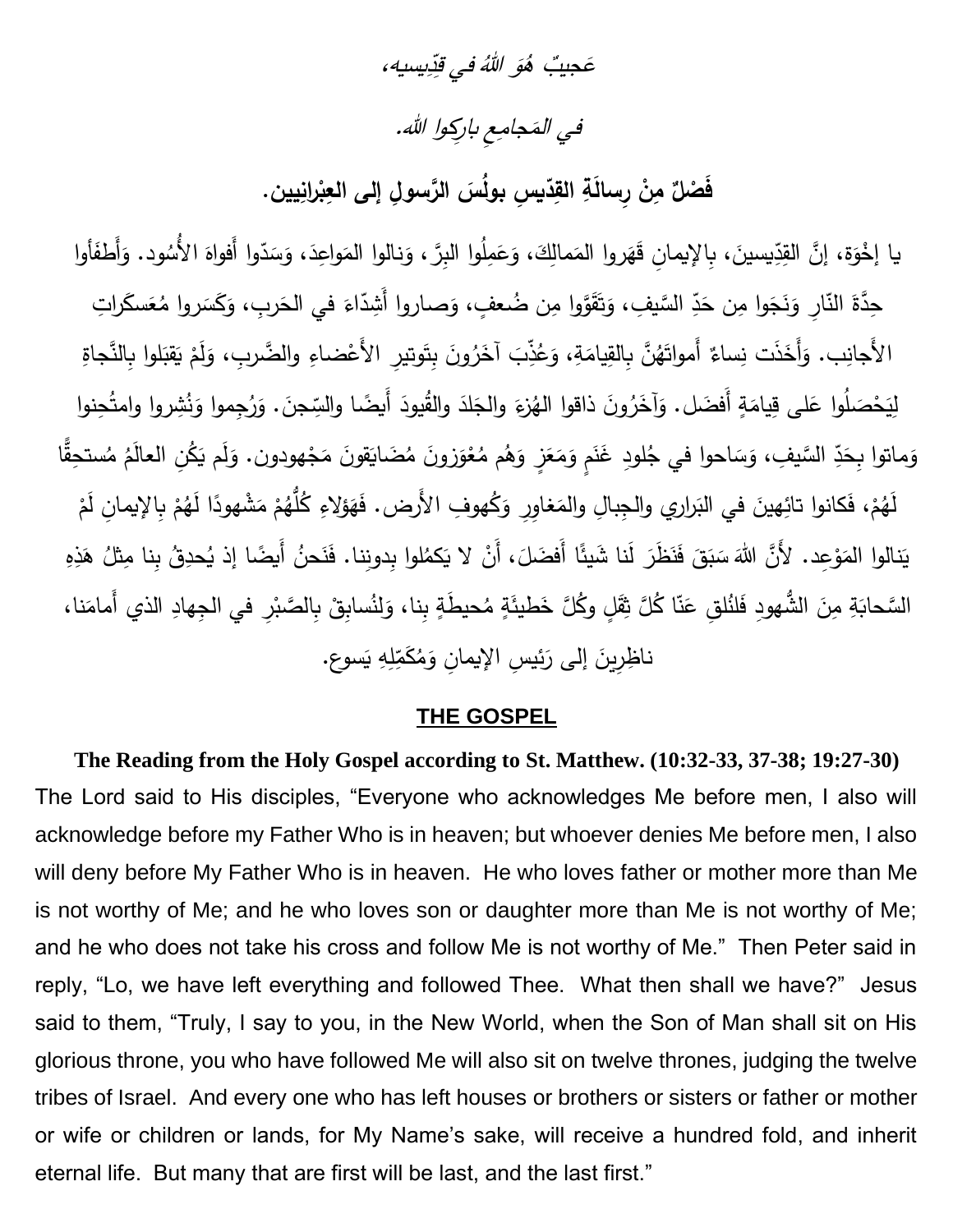**ّ <sup>ف</sup> ِ ال ّى اإلنجيلي ت ٌف من بشارة القديس م ٌ شري فصل بشيِر الطاهر ِ والتلميذ . َ**

قالَ الرَّبُّ لِتَلاميذِهِ، كُلُّ مَنْ يَعْتَرِفُ بي قُدَّامَ النّاسِ، أَعْتَرِفُ أَنا بِهِ قُدّامَ أَبي الذي في السَّـــماواتِ. وَمَن يُنكِرُني مُ  $\frac{1}{2}$ ْ مُ  $\ddot{ }$ ْ  $\ddot{\phantom{0}}$ .<br>-ً<br>ً ً<br>ً َ قُدّامَ النّاسِ، أَنكِرُهُ أَنا قُدّامَ أَبي الذي في السَّماوات. مَن أَحَبَّ أَبَا أَو أَمَّا أَكثَرَ مِنّي فَلا يَستَحِقُّني، وَمَن أَحَبَّ ابنَا َ َ مُ َ ً<br>ً َ َ َ َ أَو بِنتًا أَكثَرَ مِنّي فَلا يَستَحِقُّني. وَمَن لا يَأْخُذُ صَليبَهُ وَيَتبَعُني فَلا يَستَحِقُّني. فَأَجابَ بُطرسُ وَقالَ لَهُ: هُوَذا نَحنُ  $\overline{a}$ َ  $\ddot{\phantom{}}$ <u>ہ</u> <u>َ</u> ٔ. َٺا َ َ َ  $\ddot{ }$ َ َ <u>َ</u> َ <u>ا</u> قد تَرَكْنا كُلَّ شَـــيءٍ وَتَبِعناكَ، فَماذا يَكونُ لَنا؟ ۖ فَقالَ لَهُم يَســـوعُ: الحَقَّ أَقولُ لَكُمْ، إنَّكُمْ أَنتُمُ الذينَ تَبِعْتُموني في **ً** .<br>ا ا<br>ا َ ْ <u>ِ</u> ِّبُّ ْ ْ َ  $\overline{a}$ يِّ مَجدِهِ، تَجلِســونَ أَنتُم أَيضًـــا عَلى اثنَي عَشَــرَ كُرسِــيًّا تَدينور .<br>م َ ِّبُّ َ جيلِ التَّجديدِ، مَتى جَلَسَ ابْنُ البَشَــرِ عَلـى كُرسِــيِّ مَجدِهِ، تَجلِســونَ أَنتُم أَيضًــا عَلـى اثنَـي عَشَــرَ كُرسِــيًّا تَدينونَ<br>ِ َ َ  $\overline{a}$ ֺ֧֧֧֧֪ׅ֪֪֧֪ׅ֧֪֪ׅ֧֖֧֧֪֪ׅ֧֖֚֚֚֚֚֚֚֚֚֚֚֚֚֚֚֚֚֚֚֝֝֝֘֩֝֬֝֬֝֝֓֞֝֬֝ َ أَسباطَ إسرائيلَ الاثنَي عَشَرَ . وَكُلُّ مَن تَرَكَ بُيوتًا أَو إخْوَةً أَو أَخَواتٍ أَو أَبًا أَو أَهَّا أَو أَهْلادًا أَو حُقولاً مِن َ .<br>م َ َ َ ً<br>ً أَجْلِ اسمي، يَأْخُذُ مِئَةَ ضِعفٍ، وَيَرِثُ الْحَياةَ الأَبَدِيَّة. وَكَثيرونَ أَوَّلونَ يَكونونَ رَجَزونَ أَوَّلين. <u>َ</u>ّ **ٔ** <u>َ</u>ّ َ <u>َ</u>ـٰ **ً** <u>َ</u>ّ <u>َ</u>ّ َ َ .<br>. َ َ .<br>ا َ

**"Love your Neighbor"-** *A Ministry of St John the Evangelist Orthodox Church*

During these next few months at the beginning of summer, we will be helping our neighbors in the Bay Area who are struggling with various mental and physical health issues. Please also keep these neighbors in your prayers.

**June - Contra Costa Crisis Center -** The mission of the Contra Costa Crisis Center is to keep people alive and safe, help them through crises, and provide or connect them with culturally relevant services in the community.

**July - Women's Daytime Drop in Center – Berkeley -** California's Northern Alameda County is home to the country's highest concentration of chronically homeless individuals, nearly all of whom struggle with addictions, physical disabilities, domestic violence, or severe and persistent mental illness. The Women's Daytime Drop-In Center provide a safe space, warm meals, counseling, and support to identify housing to any homeless woman and her children during the day, when shelters are closed. WDDC serves an average of 150 women and children each month.

## *Upcoming Events*

| June 20th-25th                                   | Three Holy Children Camp in Jackson, CA            |
|--------------------------------------------------|----------------------------------------------------|
| ' Sunday, June 26 <sup>th</sup>                  | Belated Father's Day Barbecue after Divine Liturgy |
| September 24 <sup>th</sup> –<br>25 <sup>th</sup> | Festival                                           |

## *Coffee Hours*

| June 19th | Nelly Nassif for the good health of her family.   |  |
|-----------|---------------------------------------------------|--|
| June 26th | Fairouz Freij in memory of Angel Freij, 27 years. |  |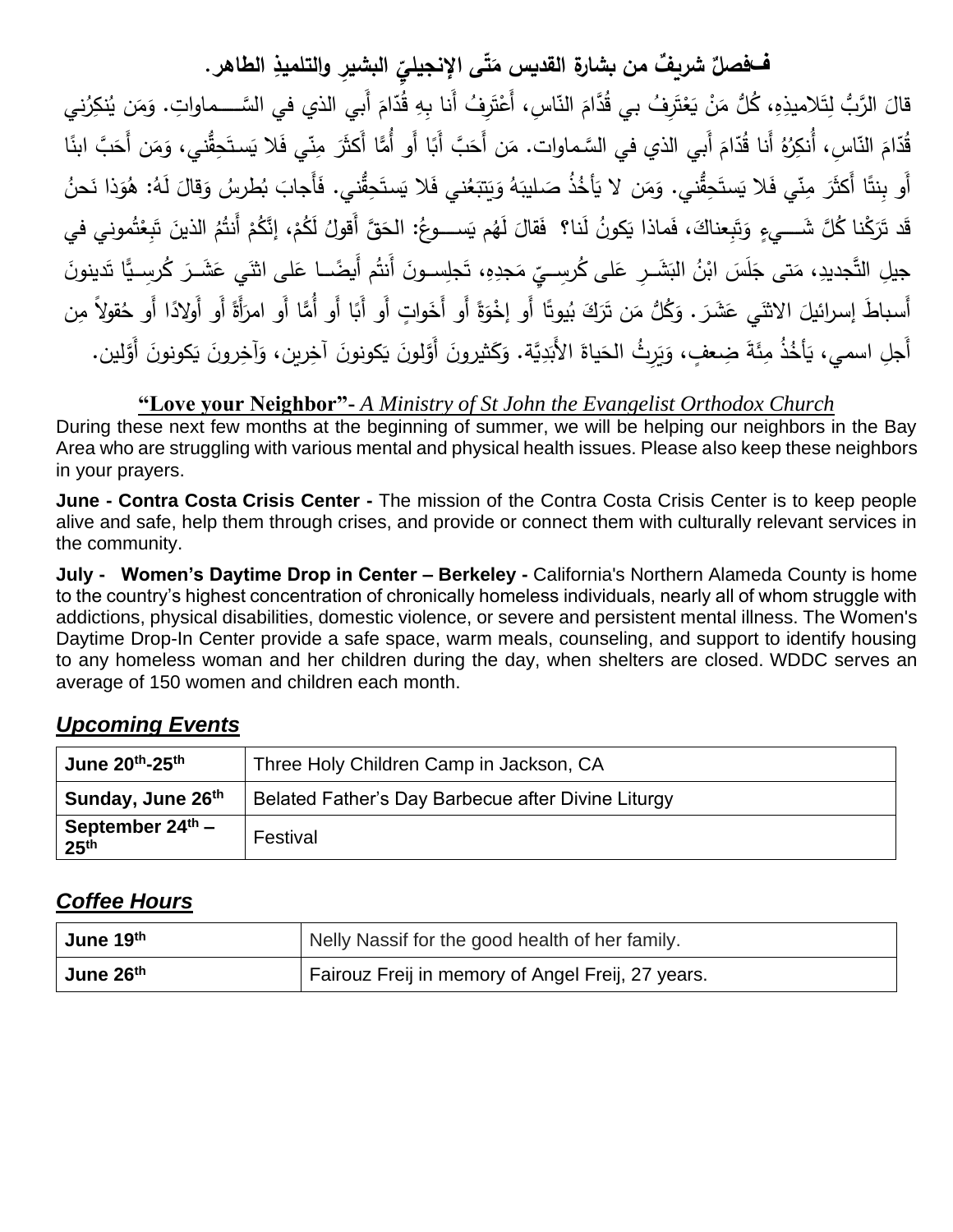|                                           | <b>Holy Oblations</b>                     | Candles for the altar table and in front of the                                                             |  |  |  |
|-------------------------------------------|-------------------------------------------|-------------------------------------------------------------------------------------------------------------|--|--|--|
| This week, Holy Oblations are offered by: |                                           | icons of Christ and the Theotokos offered                                                                   |  |  |  |
|                                           | t St. John Parish Family for the good     | <u>by:</u><br>+ Ibrahim Fasheh in                                                                           |  |  |  |
|                                           | health of Noha Schulze, George            | memory of Hanada                                                                                            |  |  |  |
|                                           | <b>Messih and Nabil Wahbeh. Many</b>      | Fasheh for one full                                                                                         |  |  |  |
|                                           | years!                                    | year. May her                                                                                               |  |  |  |
|                                           | + Hala Youakeem and the Youakeem          | memory be eternal!                                                                                          |  |  |  |
|                                           | family for the good health of <b>Aida</b> |                                                                                                             |  |  |  |
|                                           | Youakeem. Many years!                     |                                                                                                             |  |  |  |
|                                           | St. John Parish Family for the good       | Altar Servers: Nathan Swiess,<br>Clayton Morgan, Elias Freij, Angelo<br>Freij, Andrew Freij, Mazyn Haddadin |  |  |  |
|                                           | health of Nadia Frangieh. Many years!     |                                                                                                             |  |  |  |
|                                           | St. John Parish Family in memory of       |                                                                                                             |  |  |  |
|                                           | Helen Addes. May her memory be            |                                                                                                             |  |  |  |
|                                           | eternal!                                  |                                                                                                             |  |  |  |

*St. John Orthodox Church 501 Moraga Way Orinda, CA 94563*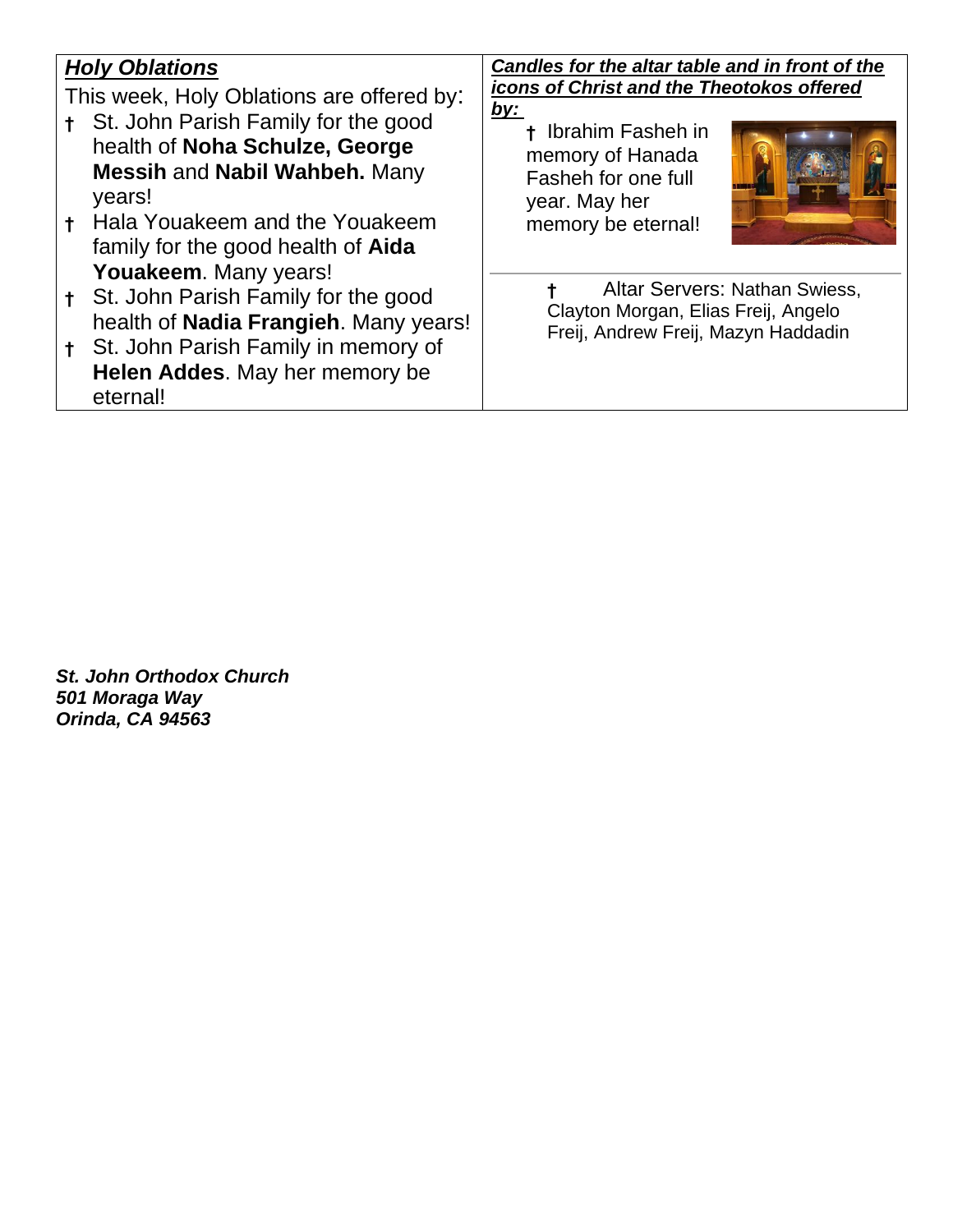## **St. John Orthodox Church Father's Day Picnic**



**After Liturgy** Sunday June 26th, 2022 St. John Church Grounds 501 Moraga Way, Orinda \$20 Adult **Children FREE** 

### We will be roasting a LAMB **In Memory of Naim Frangieh**

Plus hamburgers, & hot dogs,

Beer and Wine \$5

**FUN FOR ALL** Backgammon, Tug of War, Games & Prizes

**Generous Donations are always welcome** We will be needing help from our community

#### **St. John Financial Snapshot**

| <b>INCOME</b>                                                   |   | 2022 Year To Date | % of Total<br><b>Income</b> | 2021 Year to Date |                  |
|-----------------------------------------------------------------|---|-------------------|-----------------------------|-------------------|------------------|
| <b>Membership Pledges</b>                                       | s | 71,145            | 55%                         | s                 | 68,177           |
| <b>Tray Collections</b>                                         | s | 5.282             | 4%                          | S                 | 1.476            |
| <b>Preschool Contribution*</b><br><b>Crab Feed and Festival</b> | S | 29.583<br>13.667  | 23%<br>11%                  |                   | 27,083<br>12,120 |
| <b>Ladies Contribution</b>                                      |   |                   | 0%                          |                   |                  |
| Other**                                                         |   | 9,180             | 7%                          |                   | 4,225            |
| <b>Total Income</b>                                             | S | 128,858           | 100%                        | S                 | 113,081          |
| <b>Total Expenses</b>                                           | S | 113,251           |                             | S                 | 95,432           |
| <b>YTD Net Income</b>                                           |   | 15,607            | 12%                         |                   | 17,649           |

Year to Date Actual Finances as of 05/31/2022

\* In addition to the above, preschool payments to the church include \$400 per month to offset expenses paid by the church and \$4,833.33 per month towards the building fund (deposited directly into building fund)

\*\* Other includes bookstore, candles, flowers, palms, coffee hour, memorials, weddings, prior year pledges

**Building Fund Balance** 

1,056,617.31

Those who wish to see the full financial statement should contact Parish Council **Treasurer Matthew Simon** 

Ś